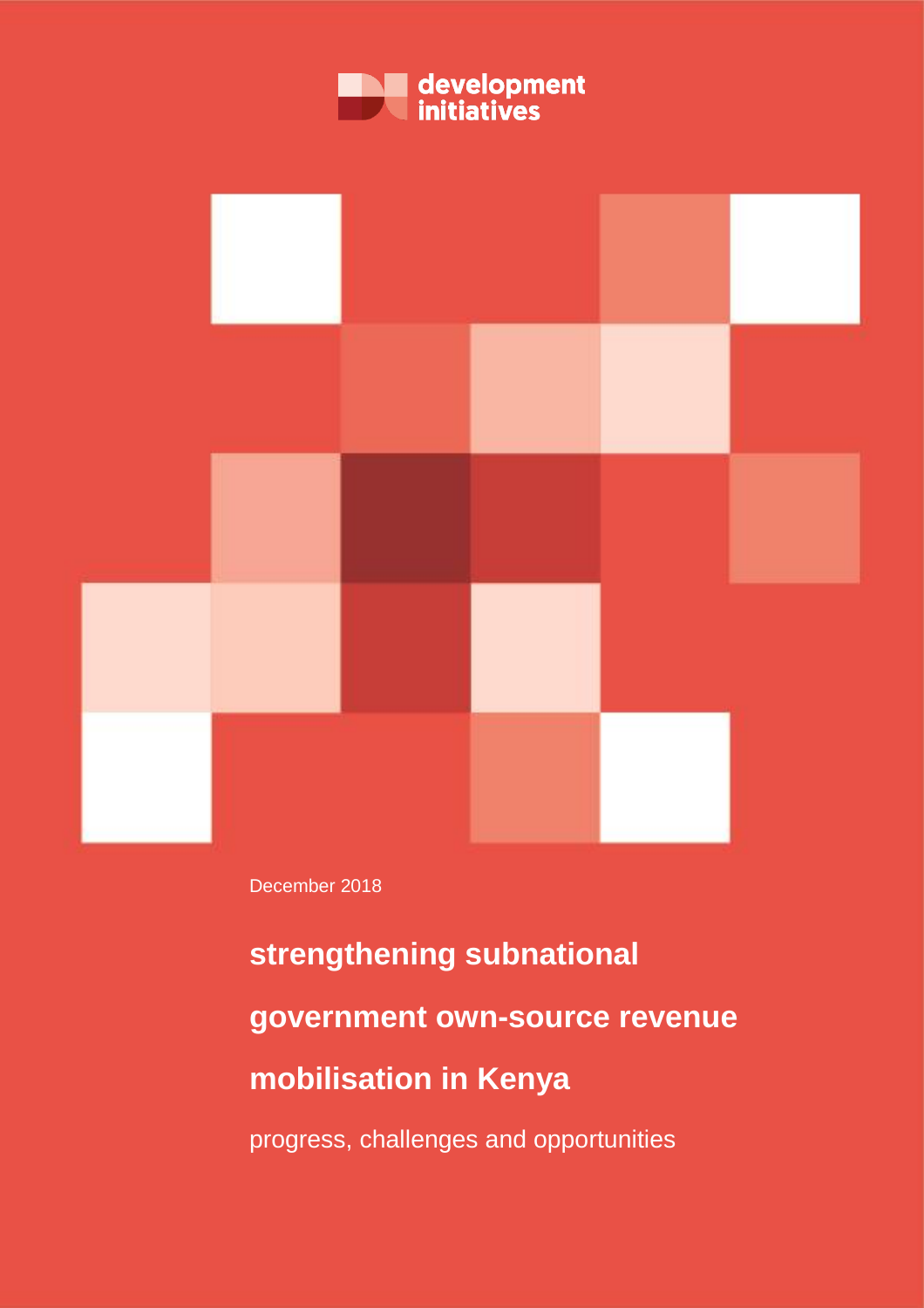# **Contents**

| Introduction 3 |
|----------------|
|                |
|                |
|                |
|                |
|                |
|                |
|                |
|                |
|                |
|                |
|                |
|                |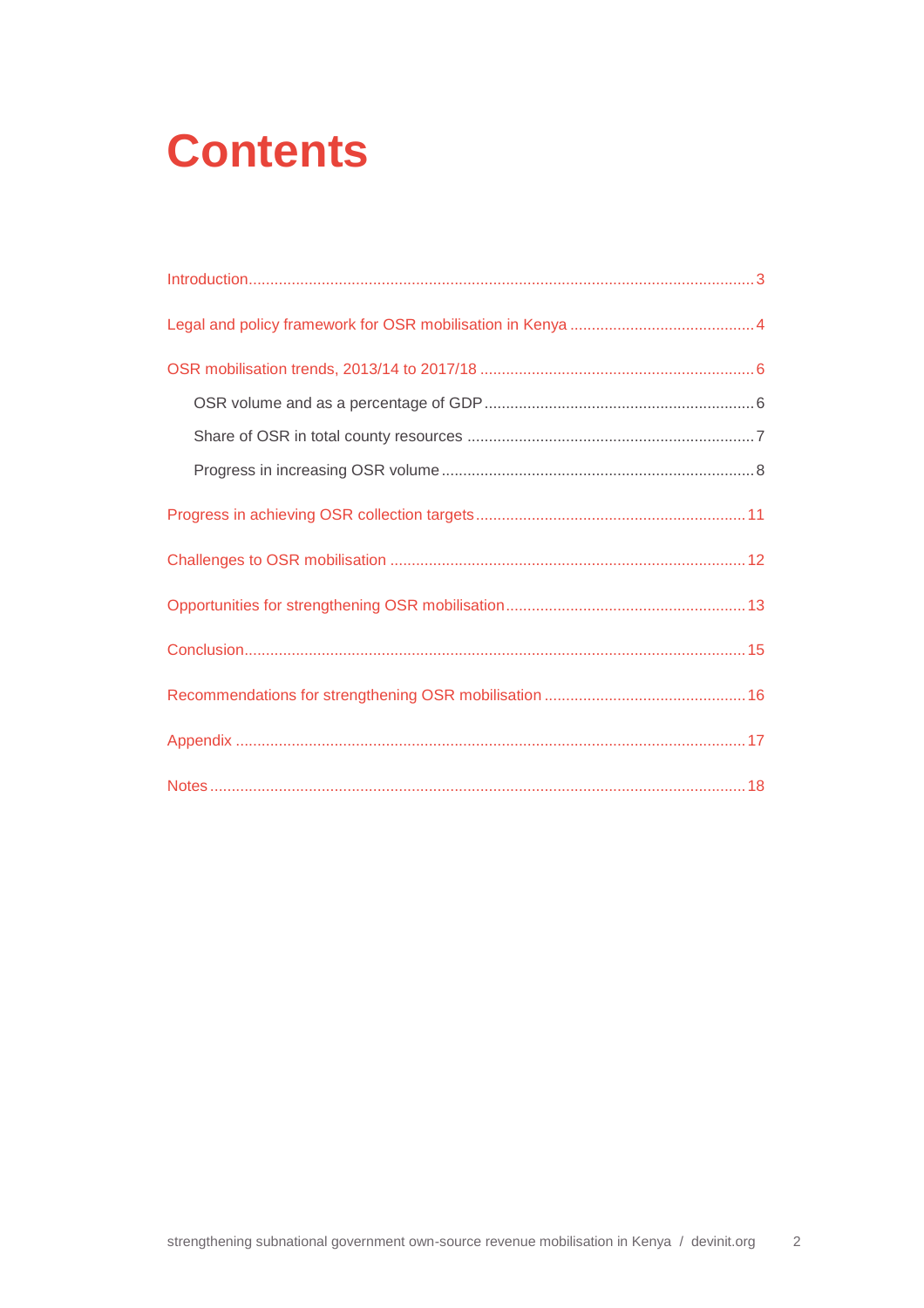## <span id="page-2-0"></span>**Introduction**

A sound revenue system for subnational governments is a critical prerequisite for the success of fiscal decentralisation in Kenya. Each of the 47 subnational governments (county governments) has executive and legislative authority to budget for and perform devolved functions. 1 In order to fulfil their constitutional mandates, county governments draw their resources from five funding streams:

- 1. Equitable share equivalent to at least 15% of the most recent audited revenue raised nationally<sup>2</sup>
- 2. Conditional and unconditional grants from the national government's share of revenue<sup>3</sup>
- 3. Equalisation Fund<sup>4</sup>
- 4. Loans and grants<sup>5</sup>
- 5. Own-source revenue (OSR)

Own-source revenue – the focus of this report – refers to the revenue generated by county governments from local sources in the form of taxes, charges and fees. Adequate mobilisation of OSR is the key to counties' improved ability to provide various public goods and services to eradicate poverty and achieve development goals. In the face of rising public debt<sup>6</sup> and increasing expenditure needs<sup>7</sup>, enhancing OSR mobilisation is expected to enable counties to bridge funding gaps occasioned by inadequate disbursements from the national government.<sup>8</sup> Moreover, strengthening OSR mobilisation can improve fiscal autonomy through more predictable access to revenue, thereby allowing counties to have greater ownership and control over their development agenda. <sup>9</sup> OSR also has the potential to foster political and administrative accountability of county officials to their constituents.<sup>10</sup>

In this paper, we look at the progress that has been made in strengthening OSR mobilisation in Kenya in the first five years of fiscal decentralisation, covering the period 2013/14 to 2017/18. In doing so, we identify the counties that have made significant progress in enhancing OSR mobilisation and those that are left behind, the challenges associated with OSR mobilisation and opportunities for improvement.

The report begins with analysis of the progress in establishing an effective legal and policy framework for OSR mobilisation. Next, we analyse OSR mobilisation trends – highlighting the share of OSR in total county resources, percentage changes in volumes over time and the extent to which OSR targets were achieved. The next section looks at the challenges that hinder effective OSR mobilisation, as well as existing opportunities for improvement based on a literature review. Finally, we conclude with recommendations.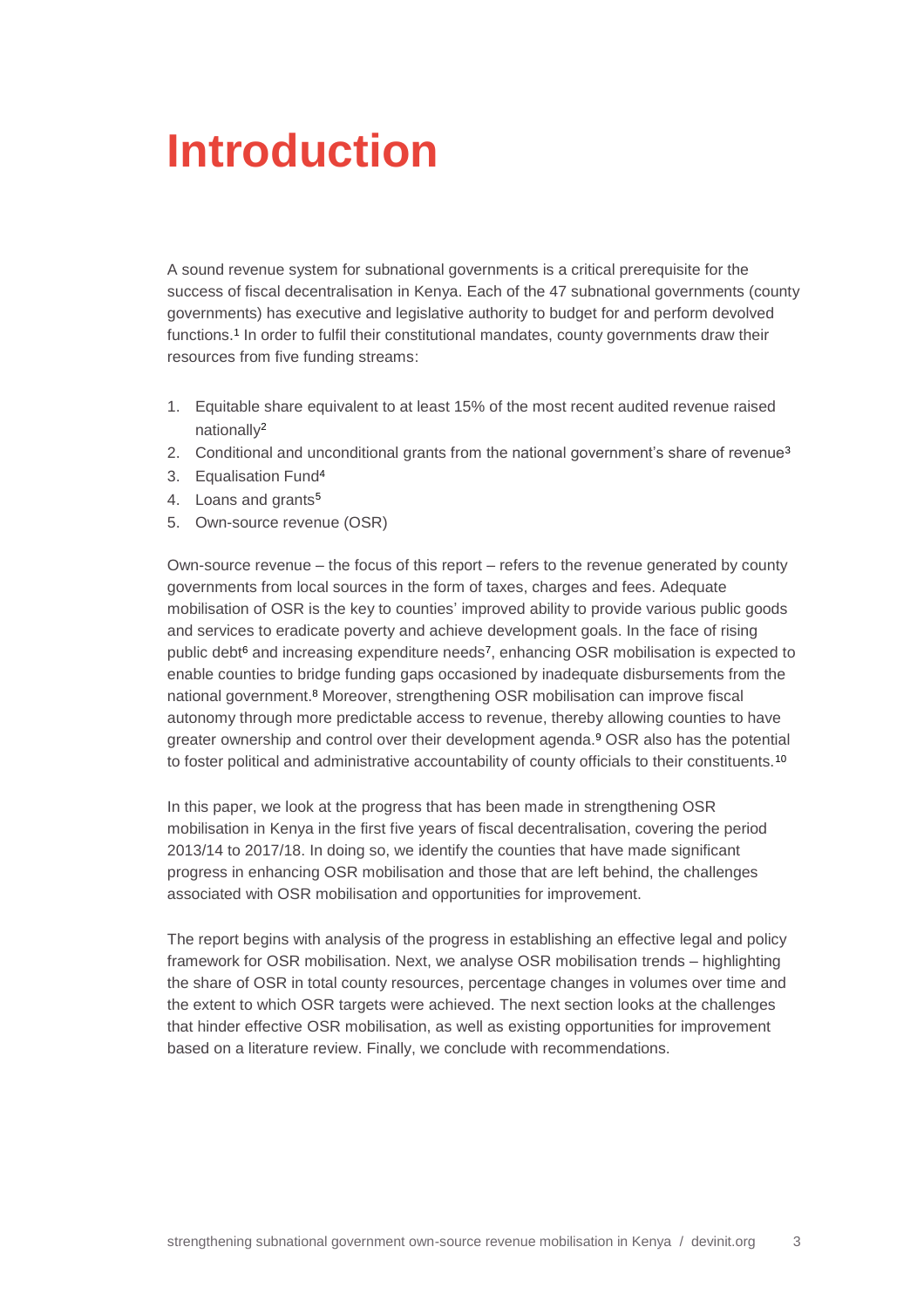## <span id="page-3-0"></span>**Legal and policy framework for OSR mobilisation in Kenya**

OSR mobilisation in Kenya is underpinned by the Constitution of Kenya (CoK) 2010, the Public Finance Management (PFM) Act 2012, the County Government Act 2012 and the Urban Areas and Cities Act 2011. Article 209(3) of the CoK allows counties to impose property tax, entertainment taxes and any other tax authorised by an Act of Parliament, as well as charges for the services they provide. The PFM Act provides guidelines for management of county revenues including banking arrangements and appointment of revenue receivers and collectors. To give effect to Article 209(3) of the CoK, counties enact specific laws such as the annual county finance acts that authorise tax collection and receipt of other revenues.<sup>11</sup> Counties also enact sector or source specific legislation such as trade licensing, liquor control and property rating/valuation laws that allow them to regulate various sectors through licensing and permits that are acquired at a fee. However, not all county governments have enacted these laws. For instance, only eight counties had enacted rating and valuation laws to facilitate collection of property rates as at May 2017.<sup>12</sup>

Counties also impose an indirect agricultural tax on domestic agricultural trade referred to as cess. Before devolution, the Agriculture Act 1967 allowed the defunct local authorities (LAs) to collect cess and use it as a revenue stream earmarked for improvement of the production of the taxed commodities. However, cess is not clearly defined in the CoK 2010 as one of the taxes that can be imposed by counties. In addition, the enactment of Agriculture, Fisheries and Food Authority Act 2013 means that the Agriculture Act which provided the legal basis for imposing cess before devolution is repealed. To address this legal lacuna, most counties impose cess through their annual finance acts, whereas a few such as Busia and Nyeri have enacted Cess Acts. Nonetheless, there is no clear criteria for determining the applicable cess rate and the products for which cess is levied.

Currently, most counties levy cess not only on agricultural products but also on nonagricultural commodities including natural resources such as sand and timber. What is more, most counties treat cess as a revenue stream that can be used for any expenditure rather than revenue earmarked for improvement of agricultural production as was envisaged under the repealed Agriculture Act.<sup>13</sup> However, in Busia cess is earmarked for road maintenance, whereas in Nyeri<sup>14</sup> cess is earmarked for maintenance of infrastructure in teagrowing areas.

Article 209(5) of the CoK requires counties to impose taxes, levies and charges in a way that does not prejudice national economic policies, economic activities across county boundaries or the national mobility of goods, services, capital and labour. However, in a bid to increase their OSR, county governments have created several regulations to enable them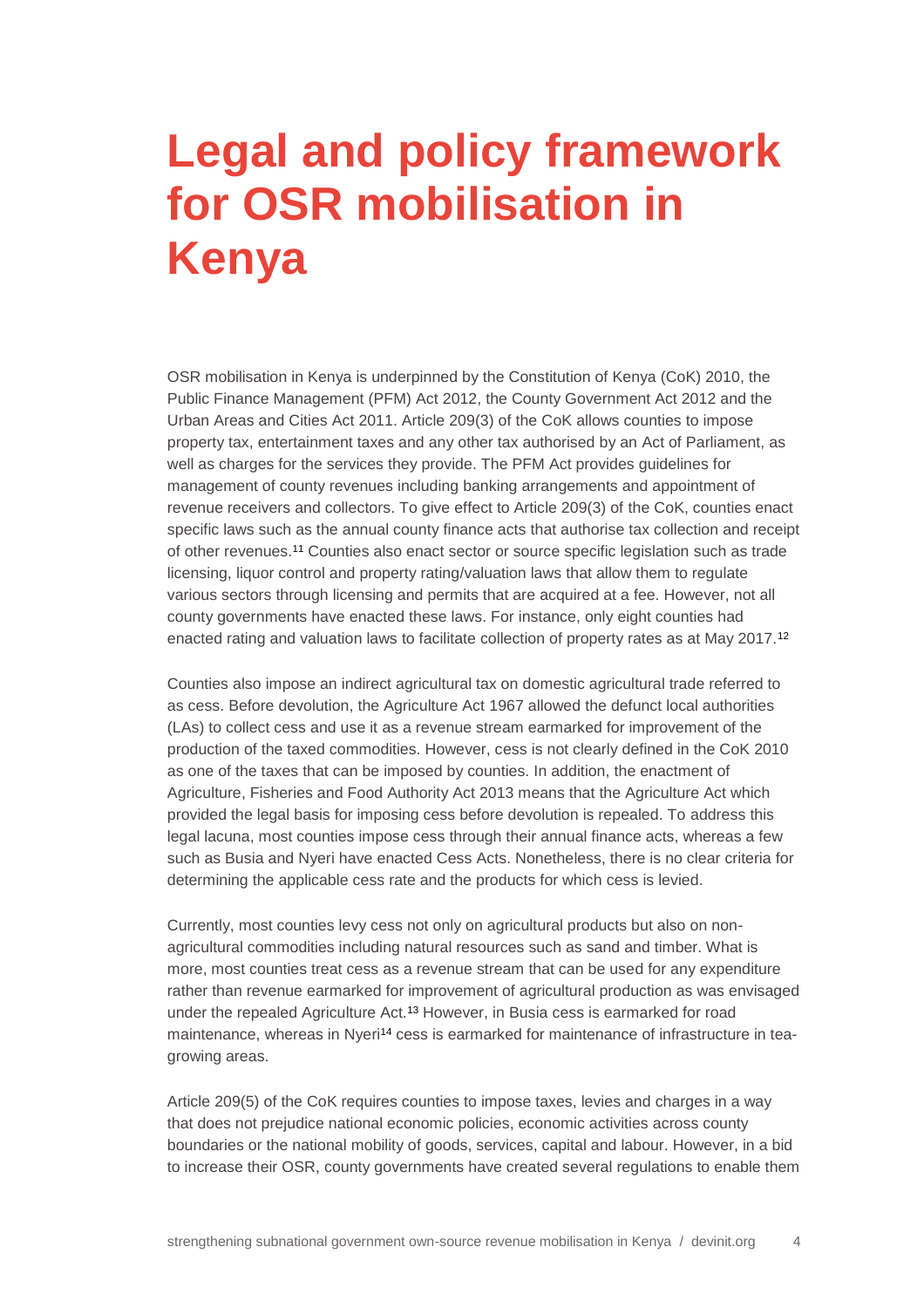to collect more revenue through multiple licenses and permits. For instance, transporters of agricultural produce are often required to pay multiple cess charges as they cross county boundaries to reach various markets. This leads to high distribution costs that are often passed to consumers and undermine the efforts by the national government to create an environment that is conducive for business and investment. <sup>15</sup> In addition, double taxation resulting from weak coordination of tax measures that affect cross county trade discourage private investment.

The proposed County Governments (Revenue Raising Regulations Process) Bill 2017<sup>16</sup> is expected to address some of these challenges by providing a legal framework for regulating the process to be followed by counties to impose, vary or waiver taxes, fees, levies and other charges. However, the bill will require political goodwill at the executive and parliament level, as well as the support of county governors to fast track its enactment and operationalisation.

According to section 120(1) of the County Governments Act 2012, counties are required to develop a tariffs and pricing policy to guide imposition of fees and charges for public services. In addition, county governments may enact laws and regulations to facilitate implementation of tariff policies.

Tariff and pricing policies are expected to promote equity in application of fees and charges, enhance access to basic services among vulnerable groups through measures such as special tariffs and ensure financial sustainability of public services and use of resources.<sup>17</sup> However, counties are yet to develop and operationalise tariff and pricing policies to provide an objective basis for setting fees and charges for the services they provide. In the absence of effective policies, county fees and charges may be raised in ways that penalise the poor or raise inadequate revenue, thereby constraining provision of quality services.

Citizens have a right to participate in county management and decision-making processes under section 88(1) of the County Government Act. And counties are required to develop legislation to give effect to this provision. Furthermore, section 87 of the County Government Act outlines the principles to be observed in engaging the public in county decision-making processes. The PFM Act also provides for public participation in the management of county resources including establishment of a forum for public consultation. The rationale of public consultation is to ensure that taxpayers have adequate information and ownership of county revenue-raising measures to improve compliance or willingness to pay. However, not all county governments have public participation laws, policies or guidelines, leading to poor consultations on matters relating to OSR mobilisation. The proposed Public Participation Bill 2018<sup>18</sup> is expected to promote effective public engagement as envisioned under the CoK. Apart from this legislation, it is important to build trust between county governments and citizens to ensure effective public participation.

Overall, several legislation and policies have been developed at national and county level to strengthen OSR mobilisation. Nevertheless, the gaps in the legal and policy framework highlighted above may result in counties being off-track in meeting their OSR mobilisation targets.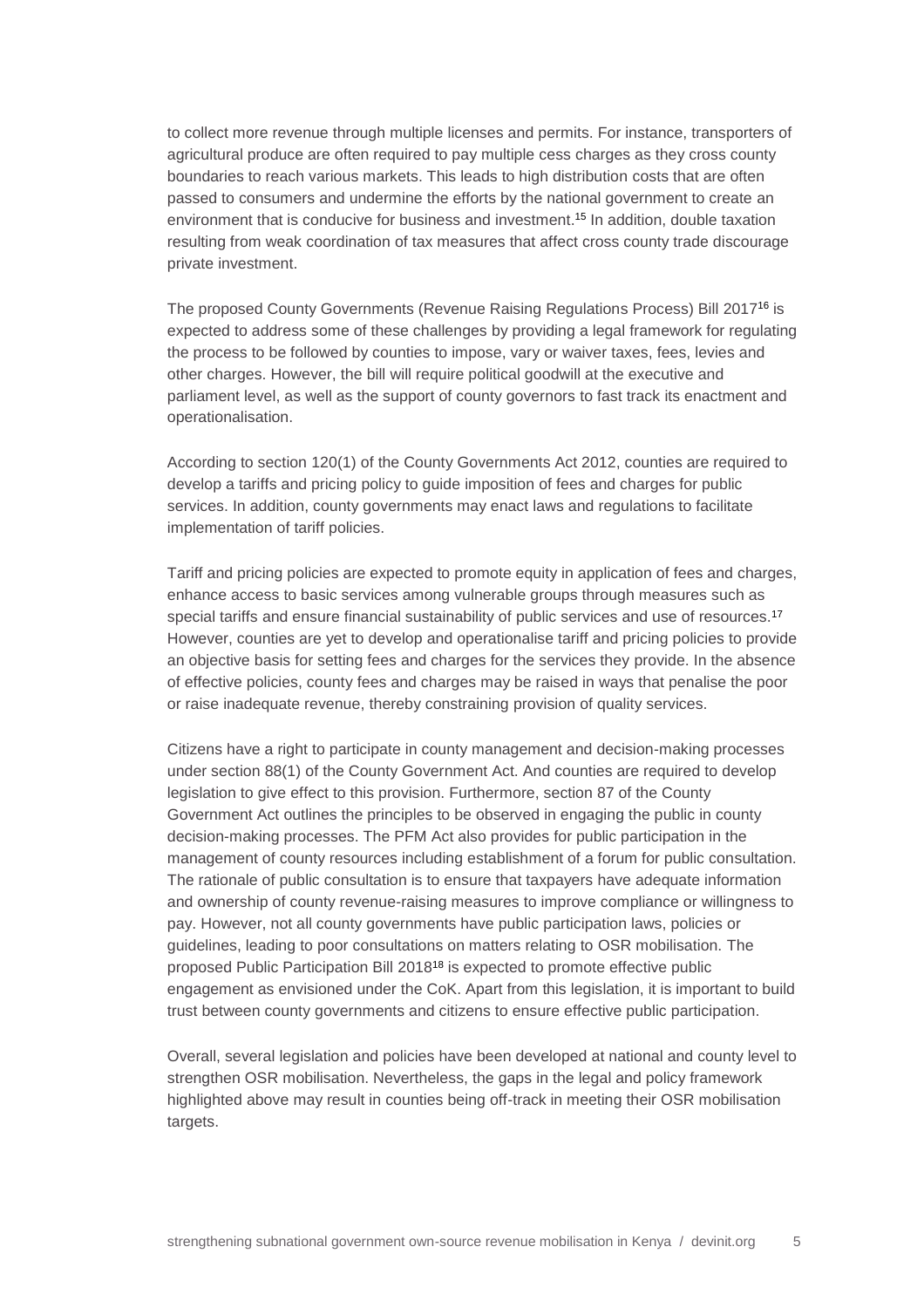## <span id="page-5-0"></span>**OSR mobilisation trends, 2013/14 to 2017/18**

#### <span id="page-5-1"></span>**OSR volume and as a percentage of GDP**

OSR across counties is still little in volume and as a percentage of the national gross domestic product (GDP). OSR volume has been decreasing since 2016/17. In the first five years of fiscal decentralisation (2013/14 to 2017/18), OSR was less than 1% of national GDP. In 2014/15, the amount of OSR collected by the 47 counties increased by 29.1%. However, it increased by only 3.5% in 2015/16. In 2016/17 and 2017/18, OSR reduced by 7.1% and 0.1% respectively. The limited available literature attributes the decrease in OSR mobilisation to poor revenue collection practices<sup>19</sup> and significant revenue leakages.<sup>20</sup>





Source: Development Initiatives (DI) based on Controller of Budget data for various years

OSR is concentrated in ten counties that have high levels of urbanisation and diverse economic activities. Specifically, Nairobi, Mombasa, Nakuru, Kiambu, Narok, Machakos, Kisumu, Uasin Gishu, Nyeri and Kajiado accounted for 72.8% of the total OSR raised by the 47 counties between 2013/14 and 2017/18. Tharaka Nithi, Elgeyo Marakwet, Nyamira, Marsabit, Garissa, West Pokot, Wajir, Mandera, Lamu and Tana River had the lowest OSR, with a combined share of 2.8% in total county OSR raised over the five years. Six of these counties – Marsabit, Garissa, West Pokot, Wajir, Mandera and Tana River also have high incidence of poverty, with over 50% of their populations living below the national poverty line.<sup>21</sup>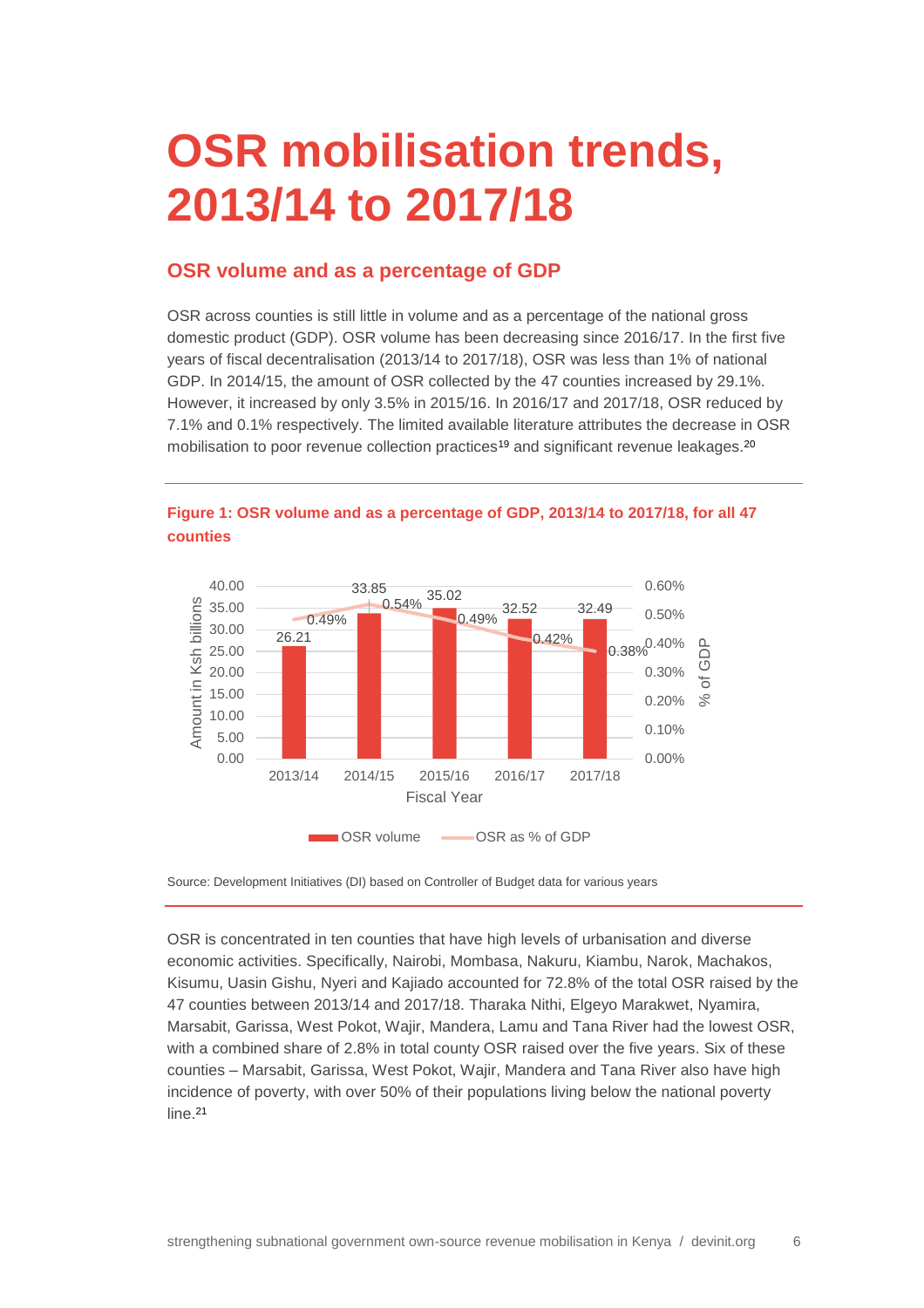#### <span id="page-6-0"></span>**Share of OSR in total county resources**

The share of OSR in total county revenue is very small – it averaged 10.8% between 2013/14 and 2017/18 – and has been decreasing since 2015/16. In 2014/15, the share of OSR in total revenue for all the counties increased marginally to 12.8% from 10.7% in 2013/14. However, it reduced to 11.3% in 2015/16, 9.9% in 2016/17 and to 9.1% in 2017/18. This decline means that county governments are increasingly depending on disbursements from the national government as their main source of revenue.

Looking at individual counties, Nairobi has the lowest level of fiscal dependence given that 45.3% of its total revenue for the period 2013/14 and 2017/18 came from own sources (Figure 2). Among the top five counties – Nairobi, Mombasa, Narok, Nakuru and Kiambu – OSR accounted for at least 18% of total revenue for the five years reviewed. By contrast, OSR accounted for less than 1.5% of total revenue in the bottom five counties: Garissa, Turkana, Wajir, Mandera and Tana River. Overall, only 11 counties were able raise at least 10% of their total revenues from own sources.



**Figure 2: Share of OSR in total county revenue for the period 2013/14 to 2017/18** 

Source: DI based on Controller of Budget data for various years

High fiscal dependence means that counties have limited control over access to resources insofar as the amount of disbursements from the national government is determined by the National Assembly and Senate. This makes planning and implementation of programmes difficult because counties must cut their budgets when funding from the national government is reduced. Furthermore, delays in disbursements from the national government often affect implementation of programmes and provision of key services such as health – a challenge that could be addressed if counties had adequate OSR to fund their budgets. Heavy reliance on national government funding has negative implications for devolution which is expected to facilitate eradication of poverty and inequalities by bringing services and development decision-making processes closer to citizens.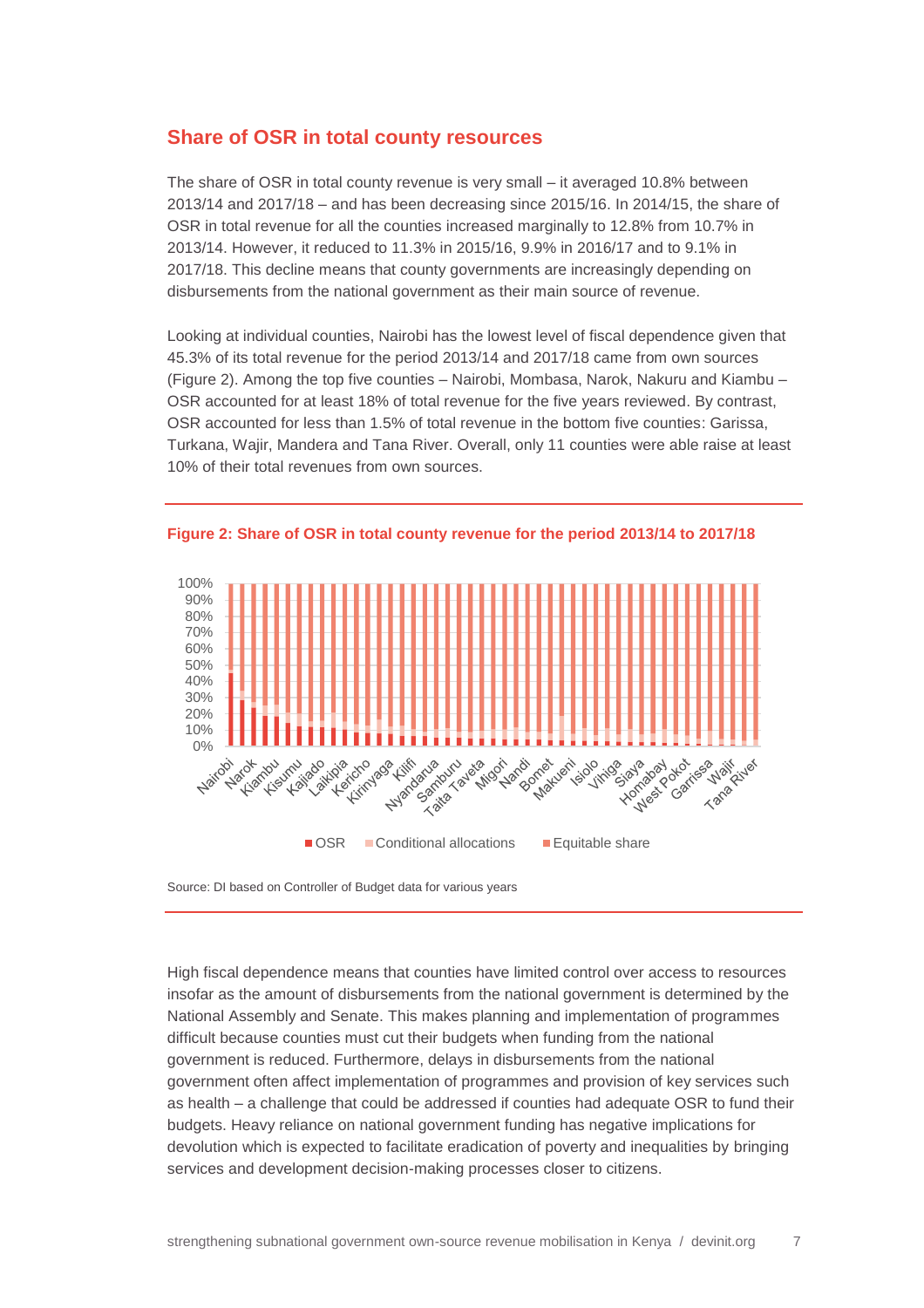#### <span id="page-7-0"></span>**Progress in increasing OSR volume**

Looking at the progress of individual counties, three patterns of change in OSR volume can be seen between 2013/14 and 2017/18. Firstly, in at least three of the five fiscal years we reviewed, OSR increased in 17 counties (Figure 3). In these counties, OSR increased in 2014/15 by at least 20% except in Narok (9.3%), Kericho (11.5%), Makueni (13.2%) and Nyamira (10.9%). <sup>22</sup> In 2015/16, only Makueni experienced a reduction of 1% in OSR. However, in 2016/17 the number of counties that experienced negative OSR growth increased to 10 but reduced to six in 2017/18. Overall, only Baringo and Nyandarua achieved an increase in OSR in four consecutive years (Figure 3).



#### **Figure 3: 17 counties in which OSR increased in at least three fiscal years between 2013/14 and 2017/18**

Source: DI based on Controller of Budget data for various years

Secondly, in 21 counties OSR reduced in at least two fiscal years (Figure 4). In nine of these counties – Uasin Gishu, Kajiado, Kwale, Taita Taveta, Isiolo, Elgeyo Marakwet, Garissa, West Pokot and Tana River – OSR reduced in 2015/16 and 2016/17. However, there was recovery in 2017/18 with OSR growth rates ranging from a low of 5.8% in West Pokot to 106.5% in Tana River.<sup>23</sup> As Figure 4 illustrates, OSR growth did not rebound in 2016/17 and 2017/18 in 10 of the 21 counties. Of concern is the continued decline in OSR mobilisation in Kakamega, Migori and Wajir for three consecutive years since 2015/16.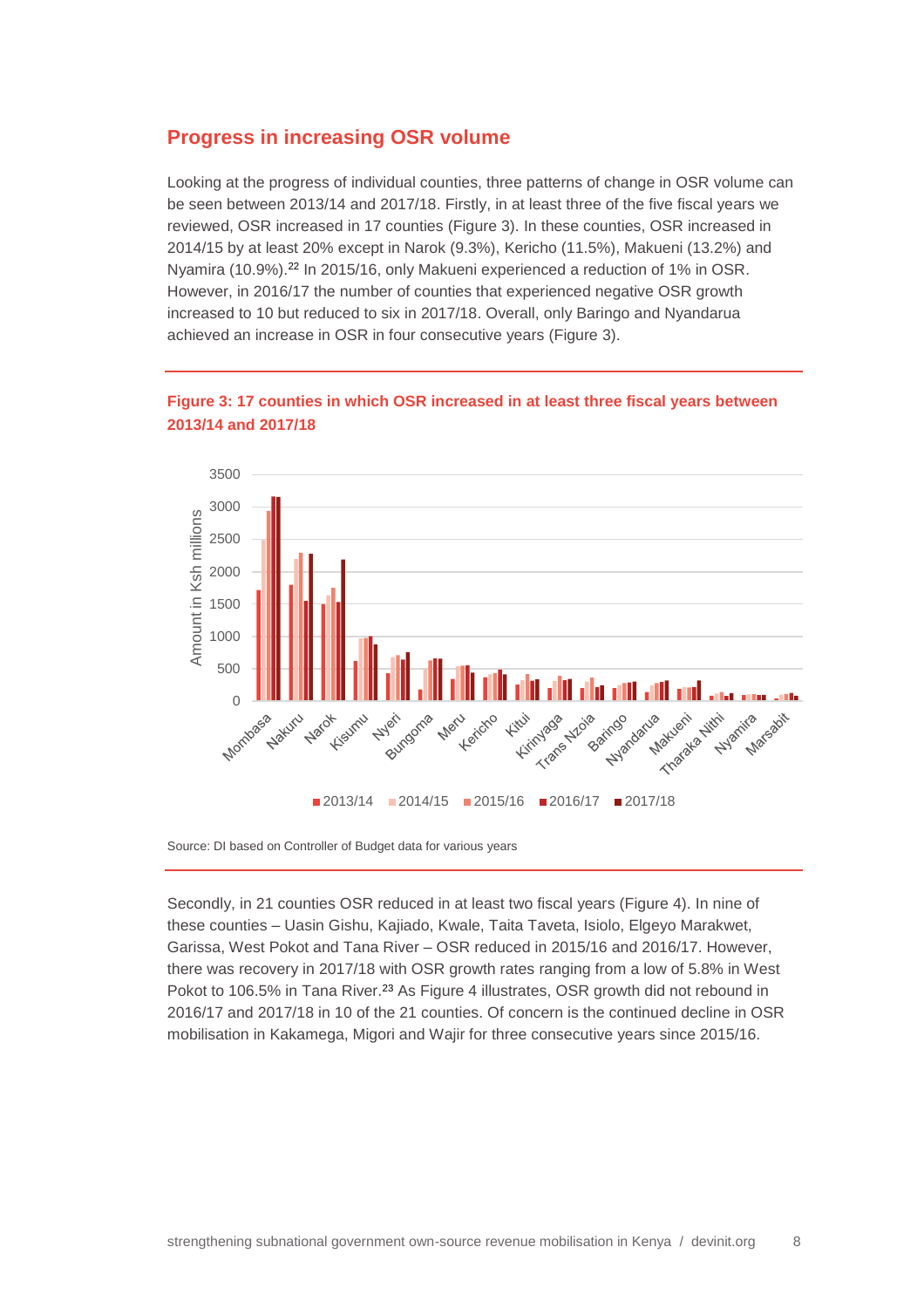



Source: DI based on Controller of Budget data for various years

Finally, OSR growth was irregular/fluctuated in nine counties with an increase or decrease in one fiscal year being followed by a decrease or increase in the subsequent fiscal year (Figure 5). And this fluctuation was more pronounced in some counties. For instance, in Lamu an increase in OSR by 73.2% in 2014/15 was followed by a 7% reduction in 2015/16, an increase of 34% in 2016/17 and a decrease of 28% in 2017/18.

Significant fluctuation in OSR creates uncertainties that have negative implications for implementation of programmes and development plans. Given the limited capacity of county governments to borrow,<sup>24</sup> a reduction in OSR can lead to significant expenditure cuts which may adversely affect implementation of development programmes that are central to poverty eradication. Thus, OSR mobilisation should be stable and predictable to facilitate effective planning and budgeting.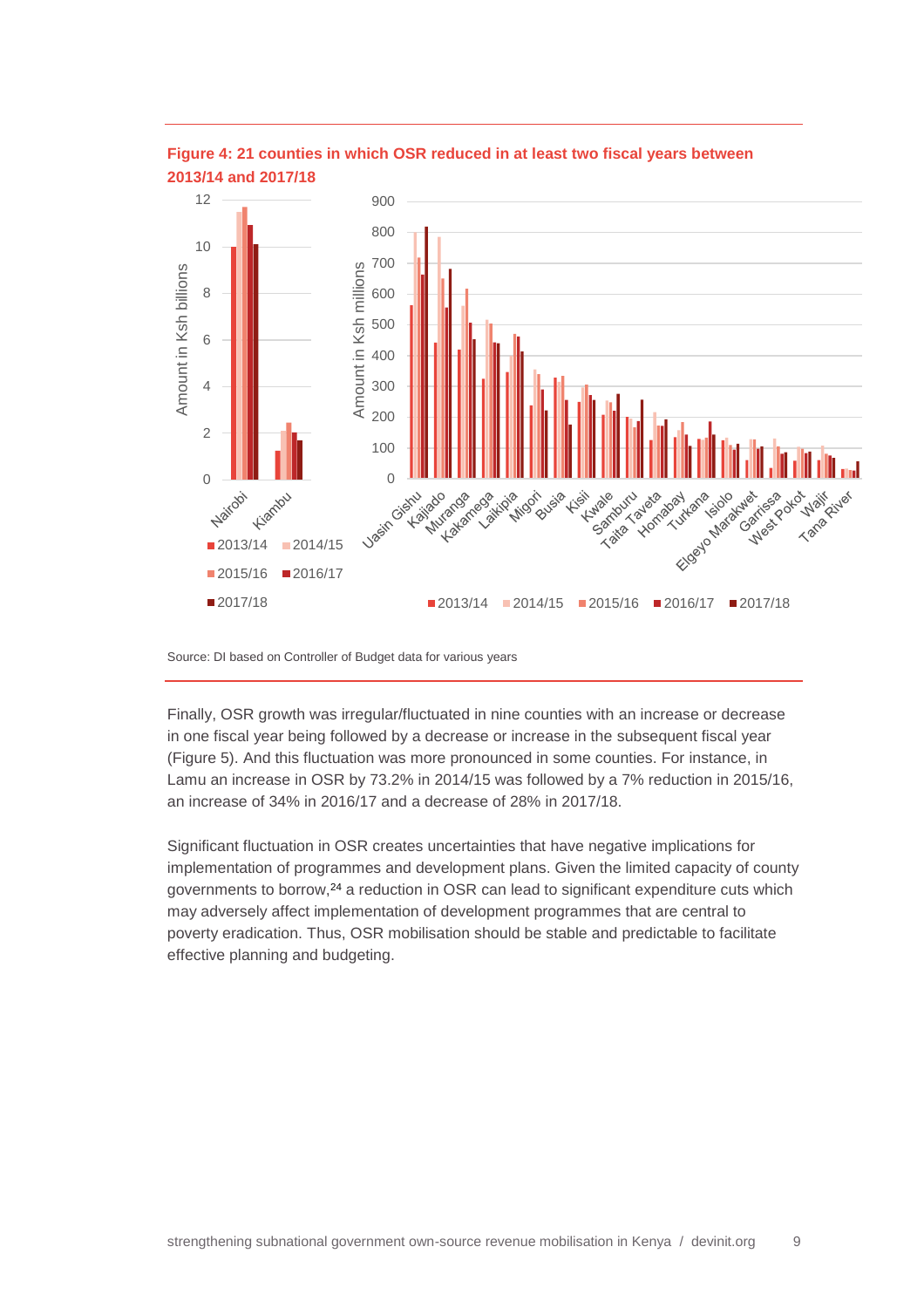



Source: DI based on Controller of Budget data for various years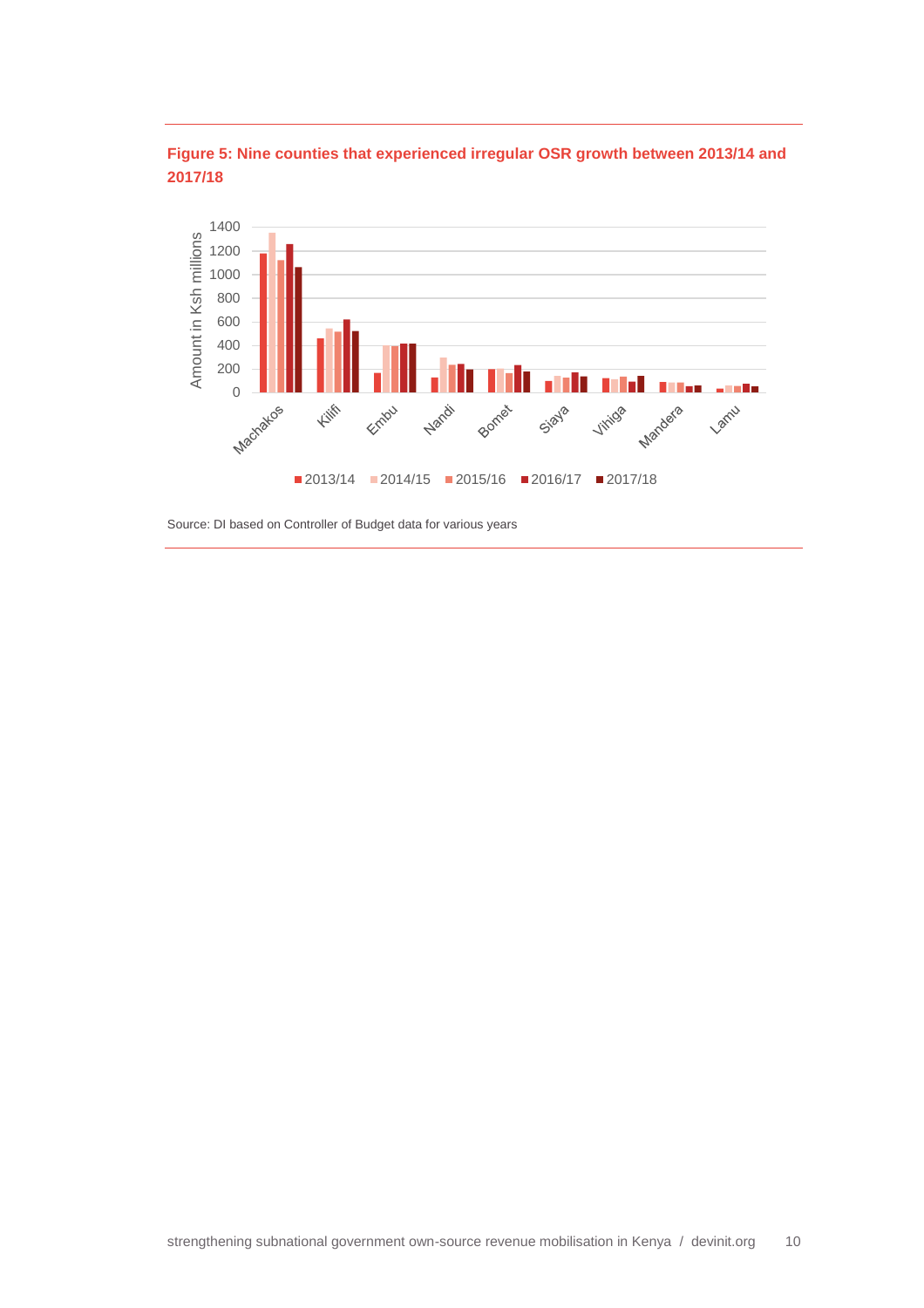## <span id="page-10-0"></span>**Progress in achieving OSR collection targets**

Annual OSR collection targets were largely missed in the first five years of fiscal decentralisation. In 2013/14 the 47 counties achieved 48.5% of their annual OSR target (actual OSR collected as a percentage of annual target) and this increased to 67.2% in 2014/15 and 69.3% in 2015/16. However, achievement of annual OSR targets reduced to 56.4% in 2016/17. Although achievement increased to 66% in 2017/18, a lot remains to be done to attain the best practice of 95% to 100%.<sup>25</sup>

Overall, only five counties – Kericho, Homa Bay, Baringo, Bomet and Nyandarua – achieved at least 70% of their annual OSR targets in each of the five years under review. Although Marsabit is one of the counties with the lowest OSR volume, it was the only county that surpassed its annual OSR targets in three out of the five years under review, achieving 104.5% in 2013/14, 204.8% in 2014/15 and 107.3% in 2016/17.<sup>26</sup> However, in 2015/16 and 2017/18 achievement of OSR targets in Marsabit reduced to 86.1% and 64.1% respectively.

Bungoma and Tana River realised significant improvements in target achievement. In Bungoma, target achievement increased consistently from 6.6% in 2013/14 to 90.4% in 2016/17 though it reduced to 75.9% in 2017/18. In Tana River, target achievement initially reduced from 36.7% in 2013/14 to 23.7% in 2015/16 but increased to 45.7% in 2016/17 and to 188.8% in 2017/18.

Among the counties that were left behind, Kisii, Mandera and Garissa were not able to achieve even half of their OSR targets in any of the five years under review. In Machakos and Taita Taveta, target achievement was less than 50% in all the years except 2017/18 when Machakos reached 66.7% of its target and 2013/14 when Taita Taveta achieved 51.6% of its target. In Isiolo, target achievement was below 40% in all years except 2017/18 when it met 62.6% of its target.

The significant reversal of the initial gains made by Busia and Nyamira to realise their OSR targets are of concern. In Busia, target achievement reduced consistently from 97% in 2014/15 to 42.8% in 2017/18, whereas in Nyamira target achievement reduced from 94% in 2013/14 to 38.2% in 2017/18.

Low achievement of annual OSR targets is explained in part by poor revenue forecast and analysis that lead to unrealistic targets $27$ , as well as leakages attributed to manual collection of revenue<sup>28</sup>, weak internal control systems and poor coordination of OSR collection. In addition, delays in passing county finance bills and low capacity of county governments to enforce tax payment affect target achievement. Failure to achieve annual OSR targets leads to financing gaps or budget deficits that constrain the ability of county governments to finance their annual development plans or provide adequate services.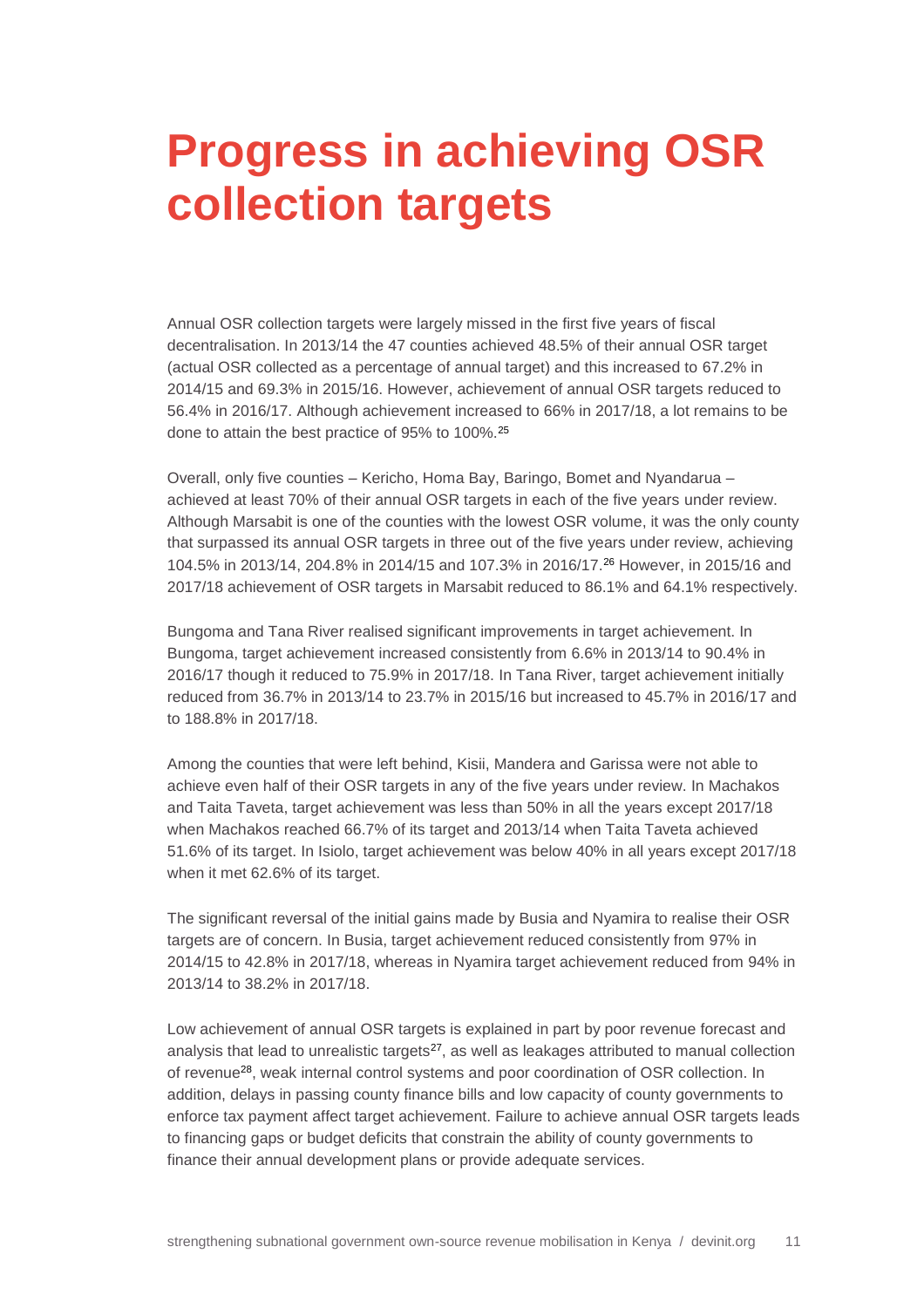## <span id="page-11-0"></span>**Challenges to OSR mobilisation**

Predominance of manual and semi-automated revenue collection constrains OSR mobilisation by creating loopholes for significant revenue leakages. <sup>29</sup> Automation is hampered by unstable power supply and internet connectivity, especially in rural areas, as well as the initial high cost of developing effective revenue collection and management infrastructure. This is exacerbated by the incomplete rollout of the national government's Integrated Financial Management Information System (IFMIS) to counties to facilitate revenue collection.

Low willingness to pay leads to intentional tax evasion and resistance from taxpayers. This contributes to low achievement of annual OSR collection targets. Low willingness to pay is explained in part by dissatisfaction with public administration and quality of service provision at the county level.<sup>30</sup> Oppressive revenue collection approaches coupled with multiplicity of taxes, charges and fees levied by county governments also contribute to low willingness to pay.

Inadequate skills and expertise in performing key OSR mobilisation tasks such as revenue forecasting, collection, management and assessment of revenue collection costs is a challenge in most counties.<sup>31</sup> This is compounded by equipment that's inadequate for effective OSR mobilisation. Counties have responded to their human capacity constraints in different ways. For instance, Nairobi and Narok have opted to outsource some aspects of revenue collection to private firms (JamboPay and KAPS Ltd respectively), whereas some counties have benefited from both internal and external capacity building programmes.<sup>32</sup> Additionally, some counties have recruited additional staff to support OSR collection. However, these initiatives are still inadequate, leading to poor revenue collection practices that have negative implications for achievement of annual OSR targets.

There is limited understanding of the cost of revenue administration at the county level, making it difficult for counties to ensure efficiency in tax collection and formulate appropriate revenue mobilisation strategies. This is attributed to lack of research and data on the efficiency of revenue administration in various counties**.**

Finally, slow progress in enacting or operationalising effective legal and policy frameworks to underpin revenue administration is a barrier to OSR mobilisation.**<sup>33</sup>** As mentioned earlier, some counties lack key legislation such as rating and valuation laws that are needed to collect taxes. Establishing an effective policy and legal framework is expected to facilitate OSR mobilisation through clear guidelines and strategies for tax administration and management.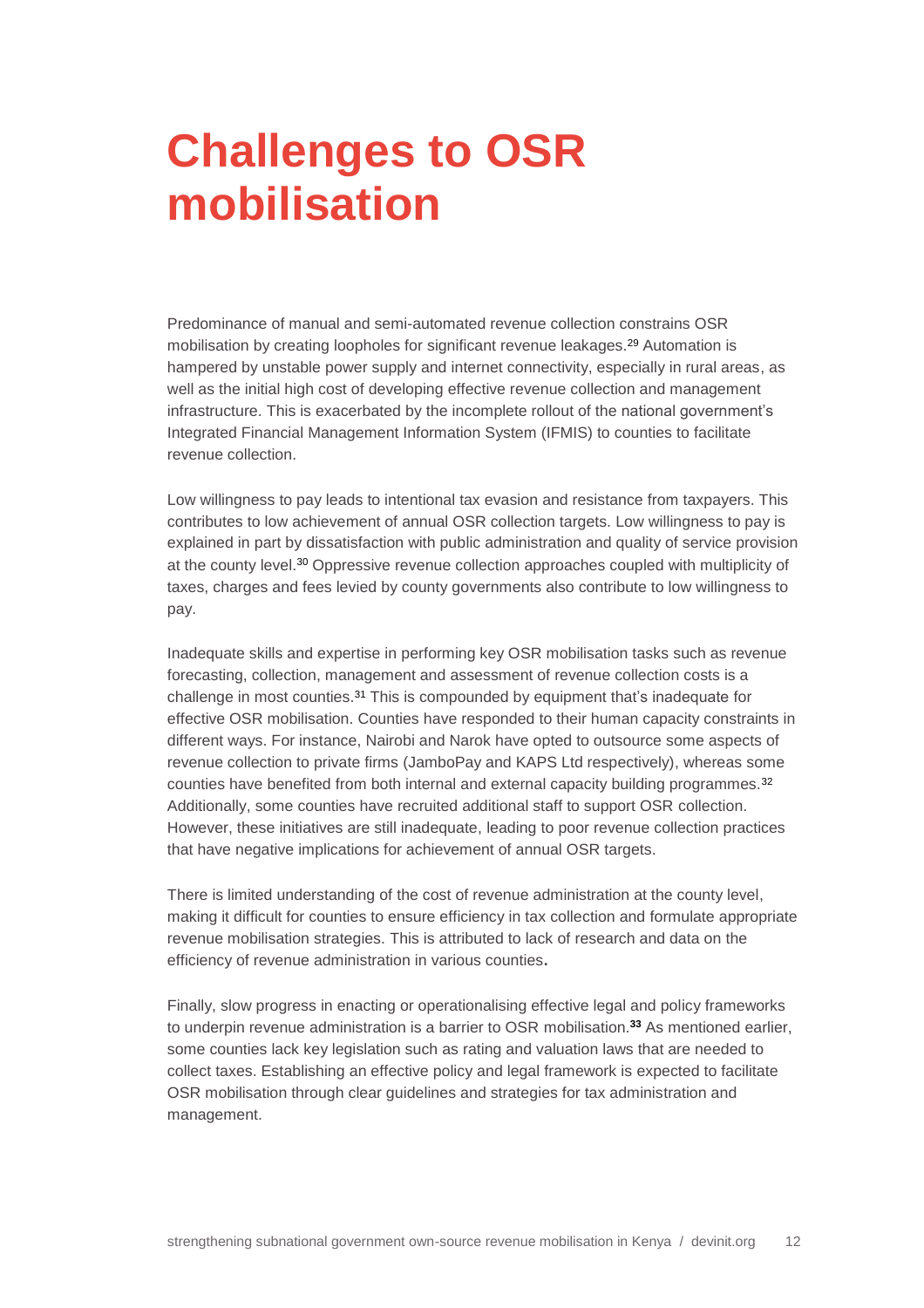## <span id="page-12-0"></span>**Opportunities for strengthening OSR mobilisation**

Prioritising expansion of revenue base by mapping and tapping into unexploited revenue streams is an opportunity for enhancing OSR. Currently, most county governments are facing difficulties in increasing OSR mobilisation because they use outdated valuation rolls to impose property taxes<sup>34</sup>, lack comprehensive databases of businesses that can be taxed and have inadequate understanding of the potential of the various OSR streams at their disposal. This calls for investment in research and assessment of the viability of untapped OSR steams and regular mapping and registration of businesses within counties for taxation. In addition, technical and financial support to county governments could help in updating valuation rolls to increase revenue from property taxes. For instance, a few counties such as Nairobi have initiated the process of updating their valuation rolls but are facing difficulties due to high cost and shortage of qualified valuers.

However, as counties expand their revenue bases, they should avoid regressive taxes that have negative implications for the progress of the poor. This includes taxes that are applied at a flat rate irrespective of ability to pay. Adopting a simple system of graduated tax rate and exceptions for the poorest households could enhance the progressivity of county taxation.

Investing in full automation of revenue collection and management is an opportunity to increase OSR by improving transparency, minimising leakages and ensuring efficiency. Automation can improve willingness to pay by making the process of paying taxes simpler and faster through, for instance, different e-payment options. In addition, automation facilitates effective keeping of tax related data/information which is necessary for effective formulation and implementation of OSR mobilisation strategies.

Most county governments are adopting information and communication technology-enabled revenue collection systems such as mobile money-based payment systems but are yet to fully automate their systems. Kiambu, Kisumu, Bungoma, Mombasa and Taita Taveta are good examples of counties that have automated their revenue collection systems. In Kiambu, OSR collection doubled between 2013/14 and 2015/16 in part due to automation of revenue collection and management.<sup>35</sup> Similarly, automation contributed to increased OSR collection in Bungoma<sup>36</sup> Mombasa and Kisumu.<sup>37</sup>

Creating a favourable business and investment environment through adequate infrastructure development, as well as improving service delivery and regulatory reforms can enhance trade, thereby creating more taxation opportunities for counties. This calls for adequate reinvestment of resources in urban areas where most businesses are located. In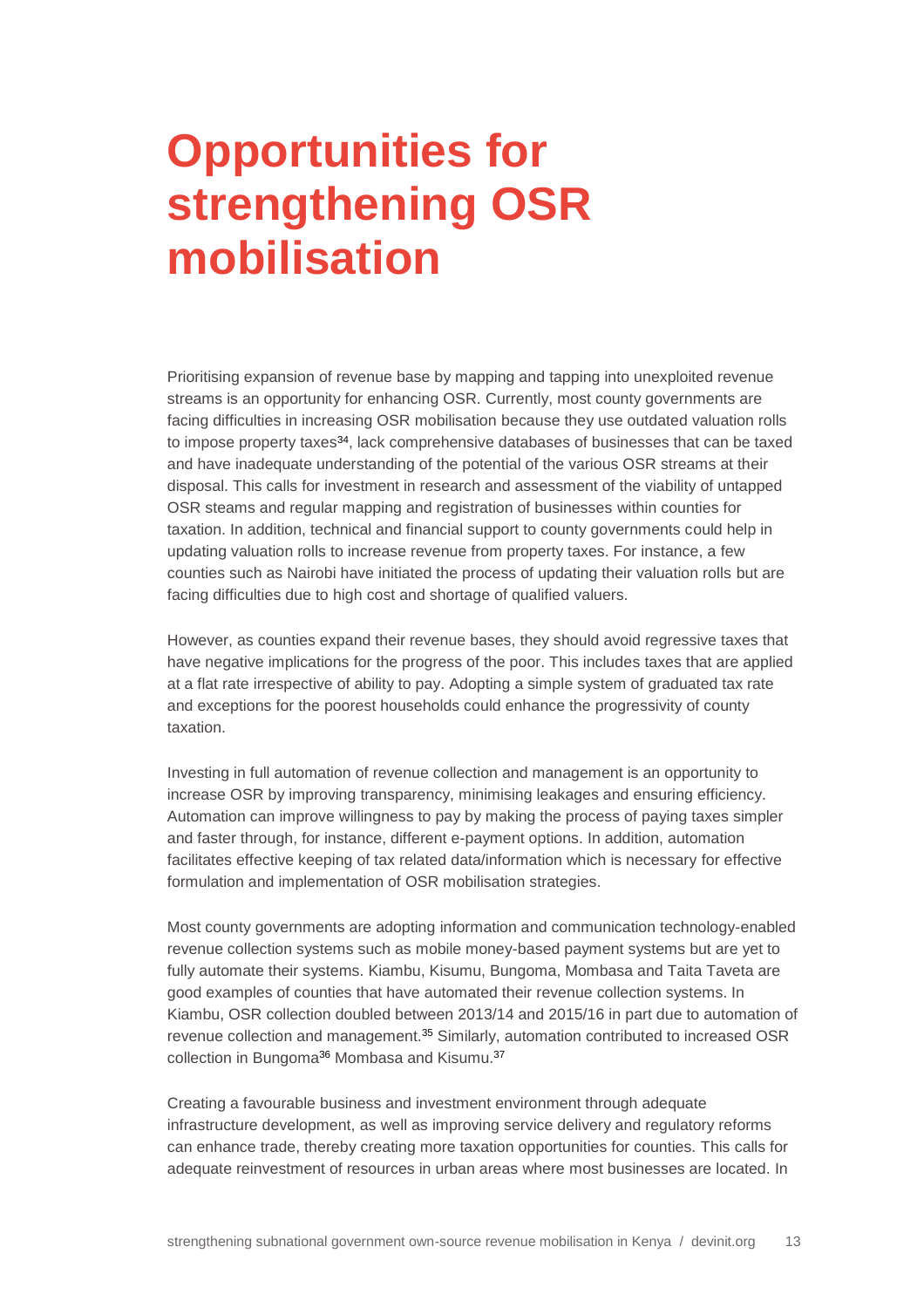addition, counties should fast track establishment of municipal boards and town committees as required by the Urban Areas and Cities Act to facilitate better provision of services and infrastructure.

However, rural areas should not be left behind in development of infrastructure since they are the centres of agricultural production that support taxable trade activities in counties. Improving the quality and availability of services such as health, water and sanitation is expected to enhance citizens' satisfaction and willingness to pay. This can enhance voluntary compliance, thereby increasing OSR mobilisation.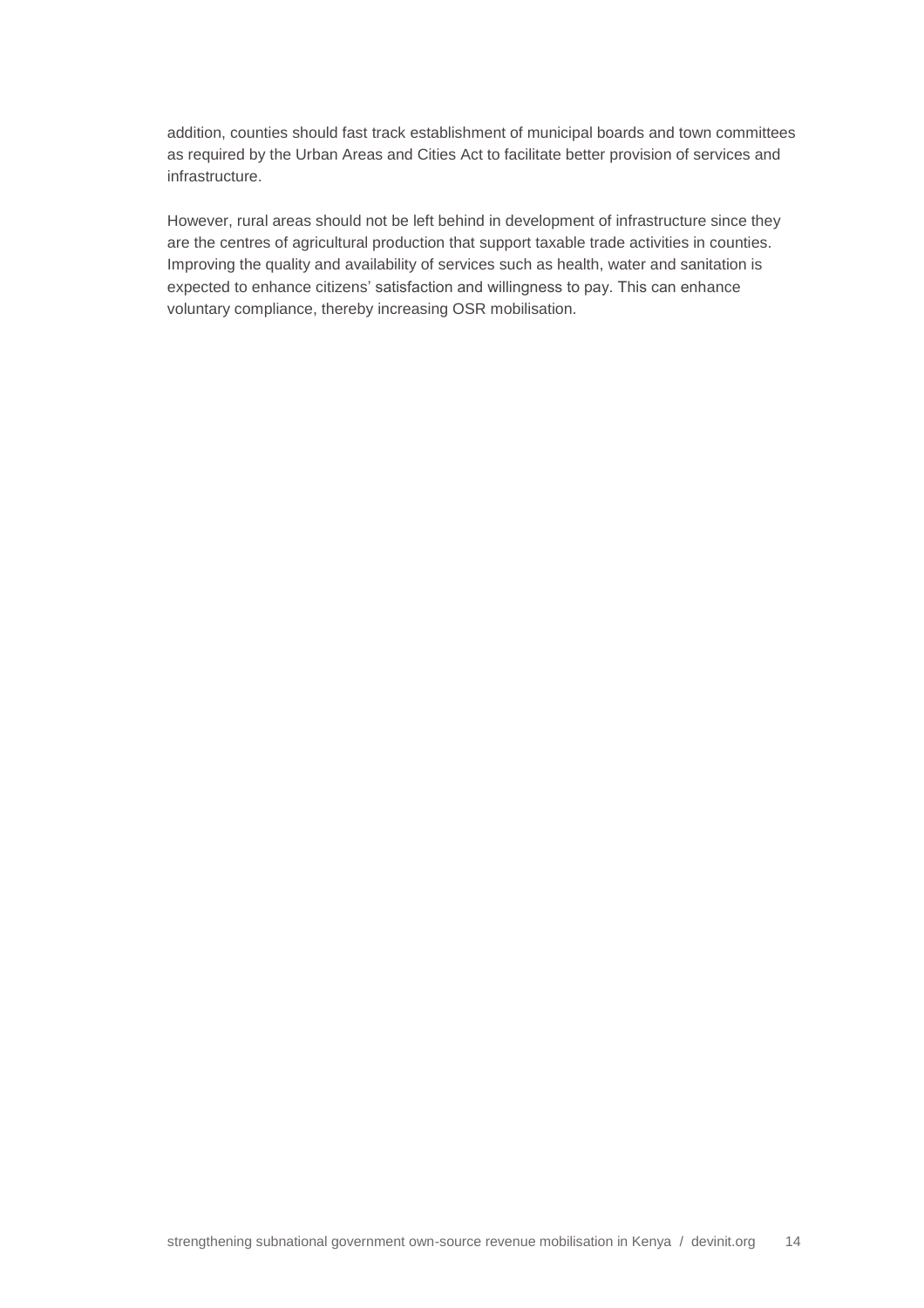## <span id="page-14-0"></span>**Conclusion**

Kenya adopted fiscal decentralisation to facilitate provision of basic services such as water, sanitation and health at the subnational level to eradicate poverty and improve the wellbeing of its citizens. Progress towards achievement of this aspiration depends in part on the extent to which county governments can raise their own revenue to supplement disbursements from the national government to finance their development plans.

Slow progress in enhancing OSR mobilisation is concerning, leading to high dependence on disbursements from the national government that itself faces significant liquidity constraints due to rising public debt repayment pressures and expenditure needs. OSR accounts for less than 1% of national GDP and volumes have been reducing since 2016/17. This reflects the inability of most county governments to achieve their annual OSR collection targets – a challenge that has negative implications for implementation of annual county budgets. Overall, OSR accounts for at least 10% of total county revenue in only 11 counties.

OSR mobilisation is constrained by various legal, policy, institutional and technological challenges as discussed above. These challenges notwithstanding, there are opportunities for enhancing OSR mobilisation through automation, tapping into unexploited OSR streams and investing in infrastructure and services aimed at attracting businesses or investment opportunities in counties.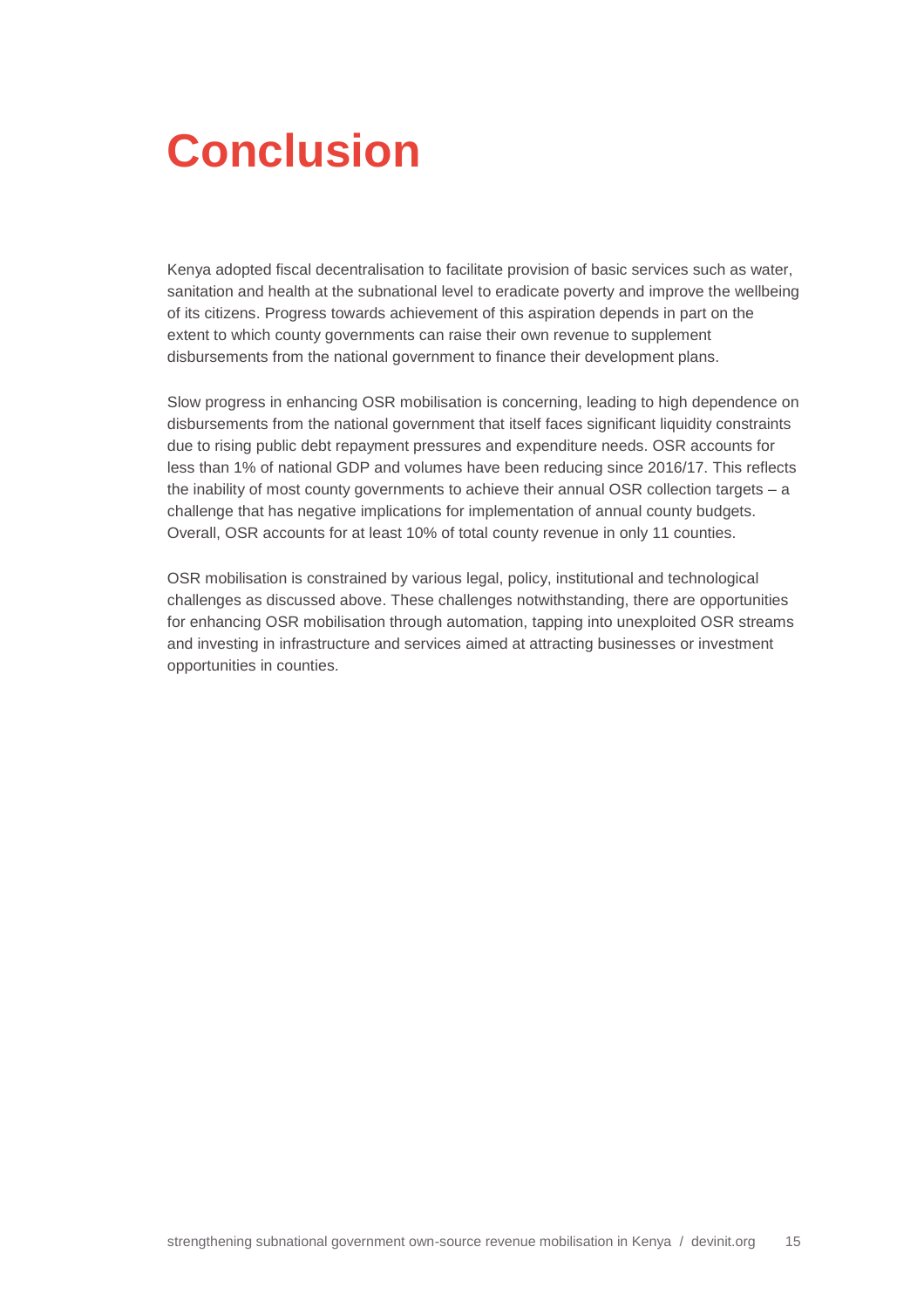## <span id="page-15-0"></span>**Recommendations for strengthening OSR mobilisation**

- The national government should provide technical assistance and financial support such as conditional grants to county governments to facilitate full automation of revenue collection. For instance, with financial support from the World Bank and DANIDA, Tanzania's national government developed the Local Government Revenue Collection Information System (LGRCIS) to automate revenue collection in local governments.<sup>38</sup> Although the LGRCIS has its challenges, it is a major step towards improving OSR mobilisation.
- Finalisation and operationalisation of the Draft National Policy to Support Enhancement of County Governments' Own-Source Revenue, as well as the County Governments (Revenue Raising Regulations Process) Bill 2017 should be prioritised and fast tracked. This should be accompanied by adequate budgetary allocations during policy implementation to support OSR mobilisation.
- Human capacity constraints in county revenue departments should be addressed through automation, recruitment of adequate technical or skilled staff, as well as training through existing channels such as the Kenya School of Revenue Administration.
- County governments should ensure value for money for taxpayers by providing quality services to enhance willingness to pay taxes. Counties should also sensitise taxpayers on the importance of OSR and demonstrate its positive impacts to enhance voluntary tax compliance.
- Finally, county governments should prioritise improvement of tax compliance by providing transparent and accountable programmes of incentives for early payment and penalties for non-compliance. This should be implemented together with a transparent and fair appeal system to ensure effective resolution of tax related disputes.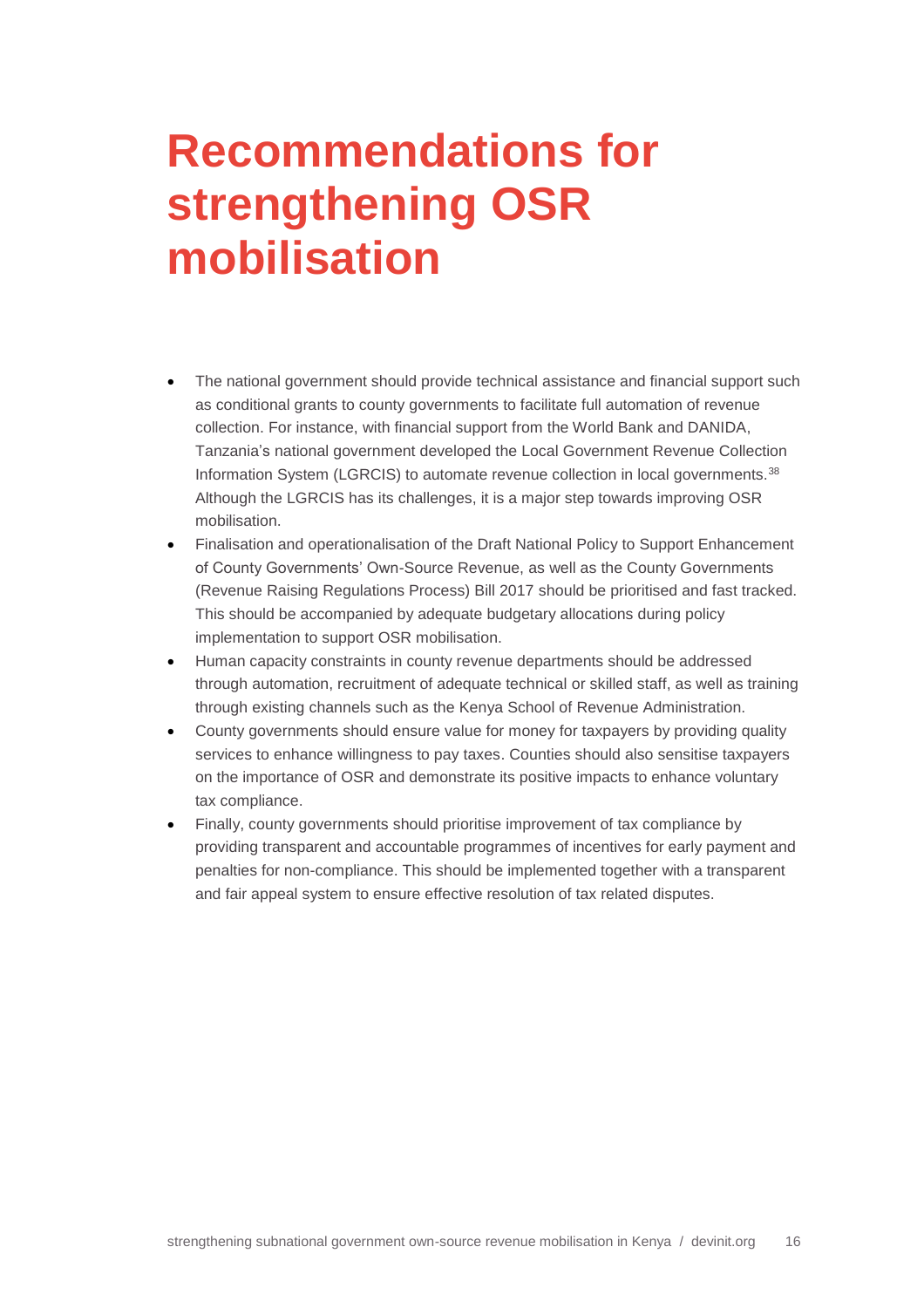# <span id="page-16-0"></span>**Appendix**



#### **Figure 6: Percentage change in OSR by county, 2014/15 to 2017/18**

Source: DI based on Controller of Budget data for various years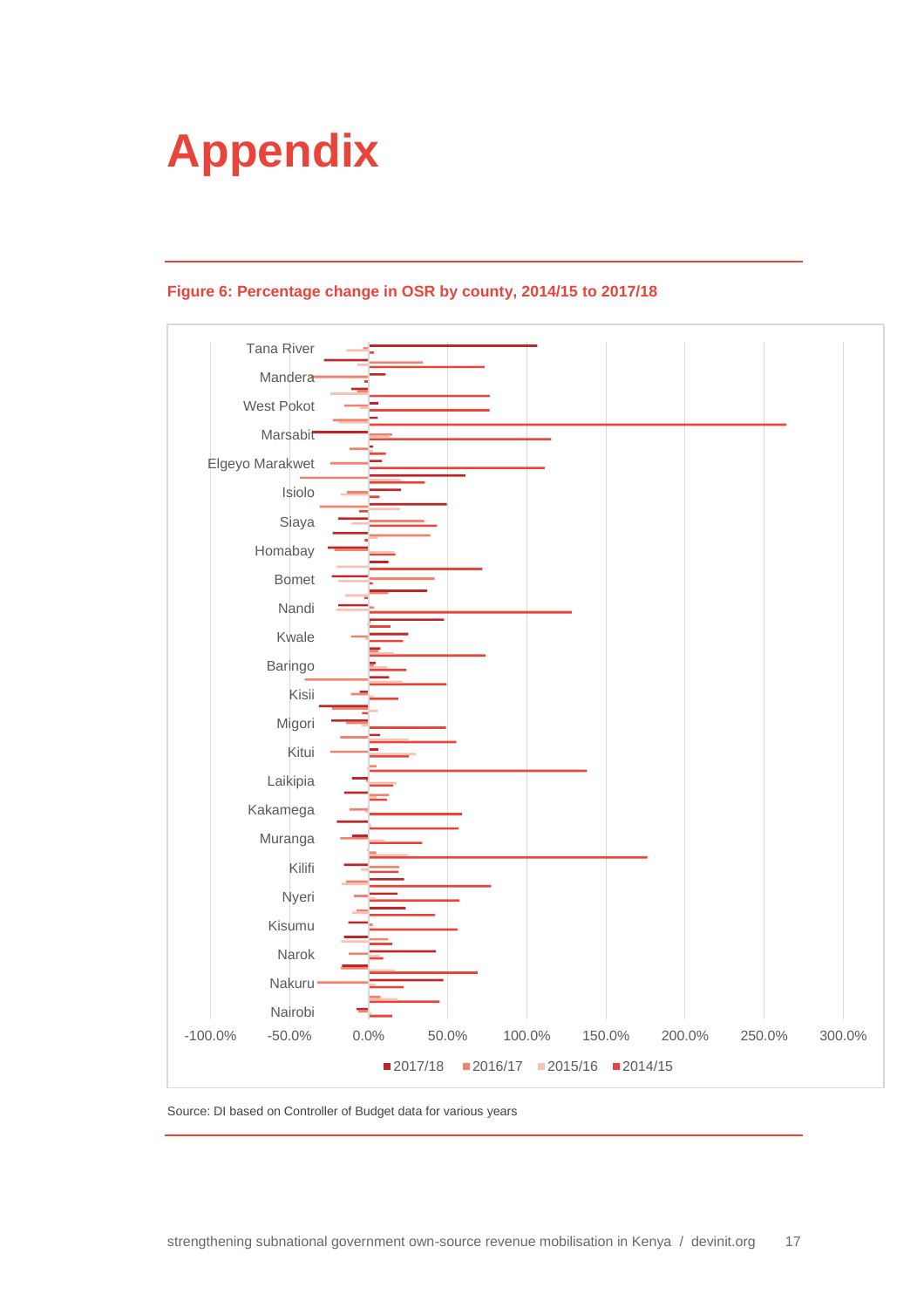#### <span id="page-17-0"></span>**Notes**

<sup>1</sup> Constitution of Kenya, 2010. Fourth schedule. Available at: [www.kenyalaw.org/lex/actview.xql?actid=Const2010](http://www.kenyalaw.org/lex/actview.xql?actid=Const2010)

<sup>2</sup> Article 202(1) and 203(2) of the Constitution of Kenya, 2010 (see note 1)

<sup>3</sup> Article 202(2) of the Constitution of Kenya, 2010 (see note 1)

- <sup>4</sup> Article 204 of the Constitution of Kenya, 2010 (see note 1)
- <sup>5</sup> Article 212 of the Constitution of Kenya, 2010 (see note 1)
- <sup>6</sup> Annual public debt management report, 2018. Available at: [www.treasury.go.ke/publications/pdmo.html](http://www.treasury.go.ke/publications/pdmo.html)

<sup>7</sup> Pro-poor analysis of Kenya's 2018/19 budget estimates: what do the numbers tell us? Available at: www.devinit.org/post/pro-poor-analysis-kenyas-201819-budget-estimates/

8 National Treasury, 2016. The strategy for public financial management reforms in Kenya. Available at: [www.treasury.go.ke/tax/acts.html](http://www.treasury.go.ke/tax/acts.html)

9 Slack, E., 2017. How much local fiscal autonomy do cities have? A comparison of eight cities around the world Available at: https://munkschool.utoronto.ca/imfq/research/doc/?doc\_id=432

<sup>10</sup> UN-HABITAT, 2015. The challenge of local government financing in developing countries. Available at: www.unhabitat.org/the-challenge-of-local-government-financing-in-developing-countries/

<sup>11</sup> Public Finance Management Act, 2012.

<sup>12</sup> Based on data from the Ministry of Lands and Physical Planning, Kenya.

<sup>13</sup> Kenya Market Trust, 2016. The burden of produce cess and other market charges in Kenya. Available at: www.kenyamarkets.org/publications/burden-produce-cess-market-charges-kenya/

<sup>14</sup> <http://kenyalaw.org/kl/index.php?id=7184>

<sup>15</sup> Maurice J. Ogada et al, The burden of produce cess and other market charges in Kenya's agriculture. Available at: www.ajol.info/index.php/ajer/article/view/174699

<sup>16</sup> At the time of writing this report, the bill had been finalised by the National Treasury and submitted to the Cabinet for approval before submission to the National Assembly for debate. At the executive level, the bill is being championed by the Cabinet Secretary for the National Treasury.

<sup>17</sup> County Government Act, 2012. Available at:

[www.kenyalaw.org/lex//actview.xql?actid=No.%2017%20of%202012](file:///C:/Users/bonifaceo.DI/AppData/Local/Microsoft/Windows/Temporary%20Internet%20Files/Content.Outlook/PG05NZB8/www.kenyalaw.org/lex/actview.xql%3factid=No.%2017%20of%202012)

<sup>18</sup> The bill was due for the Senate's Committee of the Whole as at the time of writing this report.

<sup>19</sup> Based on County Fiscal Strategy Papers (CFSPs) for various counties for various fiscal years.

<sup>20</sup> [www.treasury.go.ke/media-centre/general-press-releases.html](http://www.treasury.go.ke/media-centre/general-press-releases.html)

- <sup>22</sup> See Figure 6 in the appendix for detailed analysis of percentage change in OSR volumes.
- <sup>23</sup> See Figure 6 in the appendix for detailed analysis of percentage change in OSR volumes.

<sup>24</sup> See Article 212 of the Constitution of Kenya, 2010.

<sup>26</sup> With the limited data and literature available, it is difficult to explain the cause of this high achievement.

<sup>27</sup> [www.icpak.com/resource/public-finance-management-iten/](http://www.icpak.com/resource/public-finance-management-iten/)

- <sup>28</sup> [www.samburu.go.ke/downloads/](http://www.samburu.go.ke/downloads/)
- <sup>29</sup> [www.treasury.go.ke/tax/acts.html](http://www.treasury.go.ke/tax/acts.html)
- <sup>30</sup> [www.treasury.go.ke/tax/acts.html](http://www.treasury.go.ke/tax/acts.html)

<sup>31</sup> CRA, 2015. Economic policy framework instructing the drafting of county revenue legislation. Available at: [www.crakenya.org/information/downloads/](http://www.crakenya.org/information/downloads/)

<sup>32</sup> CRA, 2017. CRA trains county revenue officers on enhancement of revenue collection. Available at: www.crakenya.org/cra-trains-county-revenue-officers-on-enhancement-of-revenue-collection/

<sup>33</sup> [www.icpak.com/resource/2017-pfm-workshop-north-rift-branch/](http://www.icpak.com/resource/2017-pfm-workshop-north-rift-branch/)

<sup>21</sup> Based on the 2015/16 Kenya Integrated Household Budget Survey data.

<sup>25</sup> [www.treasury.go.ke/tax/acts.html](http://www.treasury.go.ke/tax/acts.html)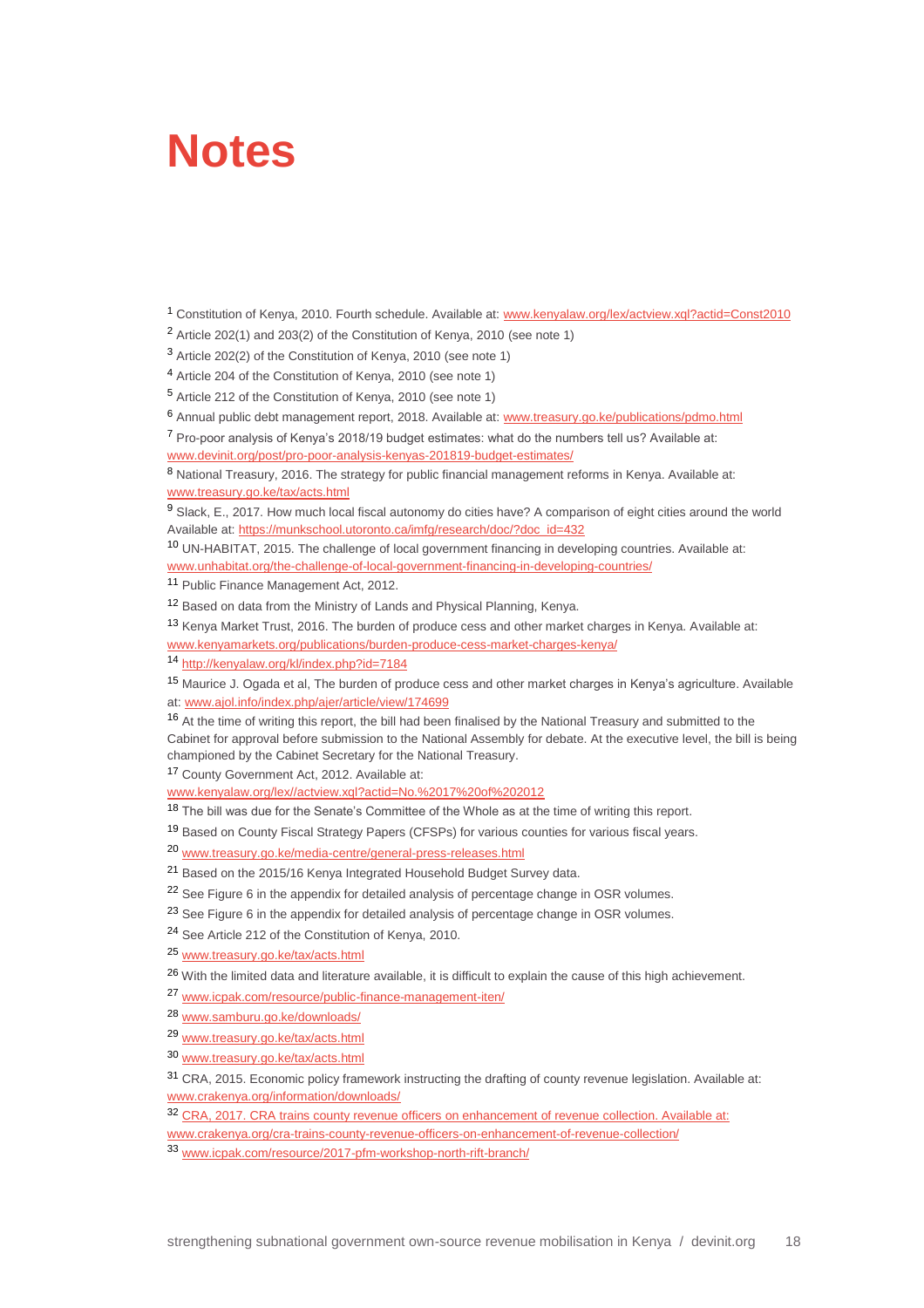Mbote P., 2016. Kenya land governance assessment report. Available at:

<http://documents.worldbank.org/curated/en/829991504864783043/Kenya-Land-governance-assessment-report>

- <http://nua.unhabitat.org/details1.asp?ProjectId=33&ln=1>
- Controller of Budget Report 2016/17
- Controller of Budget Report 2015/16
- [www.worldbank.org/en/news/press-release/2014/05/30/wb-fiscal-management-tanzania-growth-jobs-services](http://www.worldbank.org/en/news/press-release/2014/05/30/wb-fiscal-management-tanzania-growth-jobs-services)